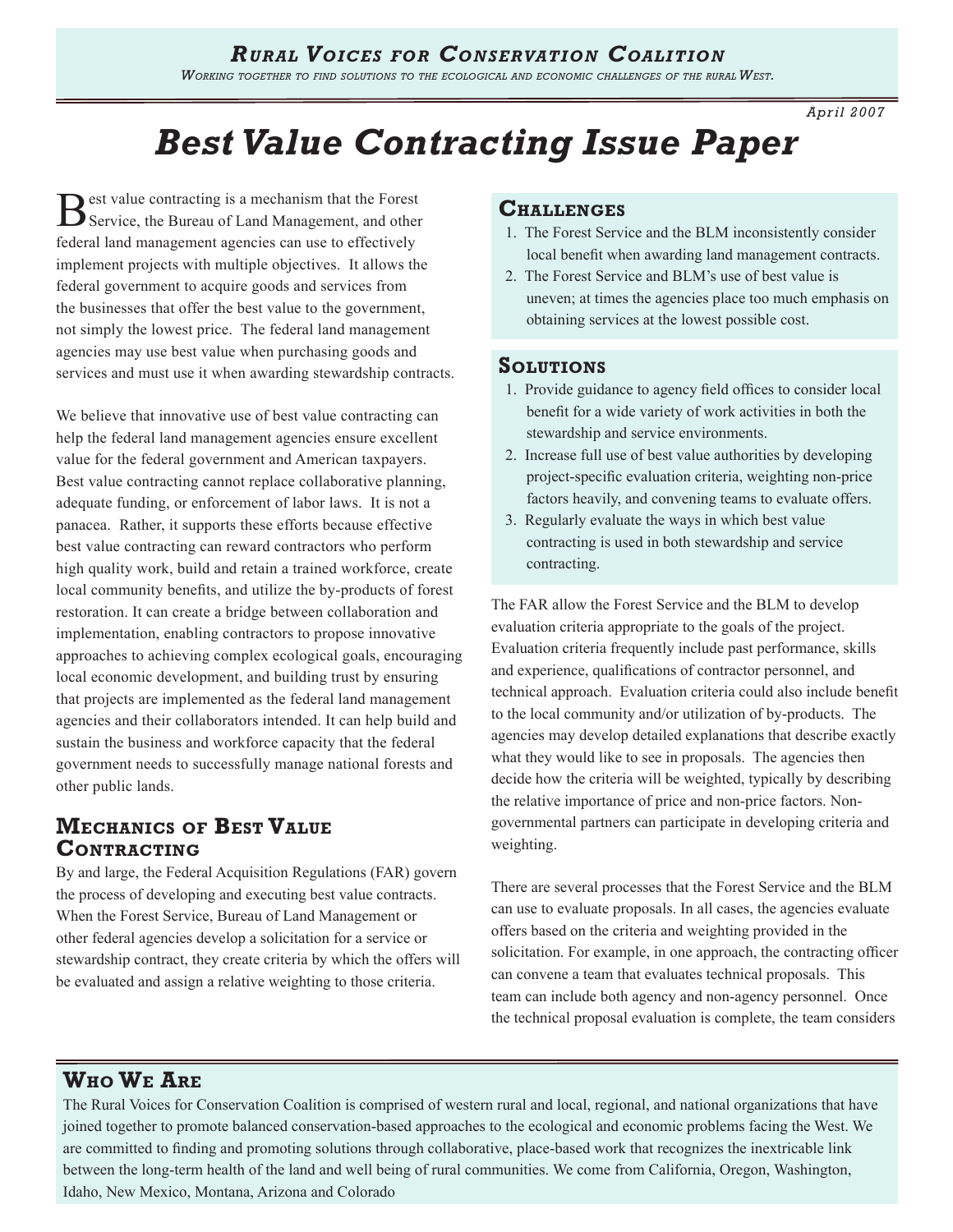the price and technical proposals together. The team considers tradeoffs between price and other factors and recommends a contractor to the contracting officer. The contracting officer makes the final decision about who is to be awarded the contract. In a second approach, the agencies may use a more limited review process involving fewer staff—often just the contracting officer—and a direct comparison of price and non-price factors.

# **Challenges with Current Use of Best Value Contracting**

The Forest Service and BLM use best value in a variety of ways. At times, the agencies develop comprehensive evaluation criteria based on diverse project goals, weigh price equal or greater to other factors combined, and evaluate non-price factors in detail.

Too often, however, evaluation criteria are generic and evaluation processes focus on identifying the lowest cost, technically acceptable proposal. The agencies are inconsistent in their consideration of local community benefit as part of their evaluation. When the agencies over-emphasize price, the government, landscapes, communities, workers, contractors, and American public can miss the opportunity to gain valuable ecological, social, and economic benefits.

# **Recommendations for Improvements**

We believe that the Forest Service and BLM can increase the effectiveness of stewardship and service contracting if they make better use of existing best value contracting authorities. To accomplish that, we recommend action in several areas:

### *Community benefit*

- 1. Develop guidance that provides direction to the field on how to consider and weigh local community benefit when awarding contracts "for forest hazardous fuels reduction, watershed or water quality monitoring or restoration, wildlife or fish population monitoring, or habitat restoration or management," as permitted in P.L. 109-54 (see authorities section below).
- 2. Provide clear guidance to BLM field staff that local economic community benefit can and should be a factor considered when evaluating offers for all stewardship contracts not just those that involve the use of National Fire Plan funds.

### *Best value criteria, weighting, and evaluation*

Provide additional guidance to field staff to:

1. Encourage the development of project-specific evaluation criteria that enable the achievement of multiple goals (improving ecological conditions, using highly qualified contractors, providing local rural community benefits,

ensuring that workers on the project are treated fairly, etc.).

- 2. Work with community partners to develop evaluation criteria that support the multiple objectives of the project.
- 3. Ensure that non-price factors are weighted heavily enough to ensure that they will receive serious consideration when choosing contractors.
- 4. Ensure that past performance evaluations include consideration of past employment and hiring practices, including any instances of wage, safety, or other violations. This is particularly vital for those contracts that may involve the use of migrant or seasonal labor.
- 5. Ensure that contracting officers convene multi-disciplinary teams (possibly including representatives of local collaborative groups or other appropriate non-agency persons) to evaluate technical proposals.
- 6. Ensure that technical proposals are evaluated prior to the opening and evaluation of price proposals.
- 7. In stewardship contracting templates, provide a broad range of examples of best value evaluation criteria and weighting distributions and explain how they can be used to help ensure the achievement of project-specific goals.
- 8. Create templates of service contracts that make effective use of best value, perhaps building on the solicitations typically used for plant and animal surveys.

### *Tracking progress*

1. Expand the project-level and/or programmatic monitoring of stewardship and service contracting to evaluate how best value contracting is being used, including how the evaluation criteria and weighting used are designed to best accomplish restoration goals while also benefiting rural workers and communities.

# **Best Value Authorities**

*Federal Acquisition Regulations (FAR)*

Best value contracting is a standard part of many federal acquisition procedures. Although not all contracts are awarded on a best value basis, it is frequently used to evaluate request for quotes, request for proposals, and the acquisition of commercial items. A federal agency chooses the specific criteria that it uses to evaluate offers. Detailed information can be found in the FAR Parts 13, 14, and 16.

### *Community Benefit*

Over the past five or more years, the Forest Service and BLM have been given authority in the appropriations legislation to consider rural community benefit when awarding contracts "for forest hazardous fuels reduction, watershed or water quality monitoring or restoration, wildlife or fish population monitoring, or habitat restoration or management."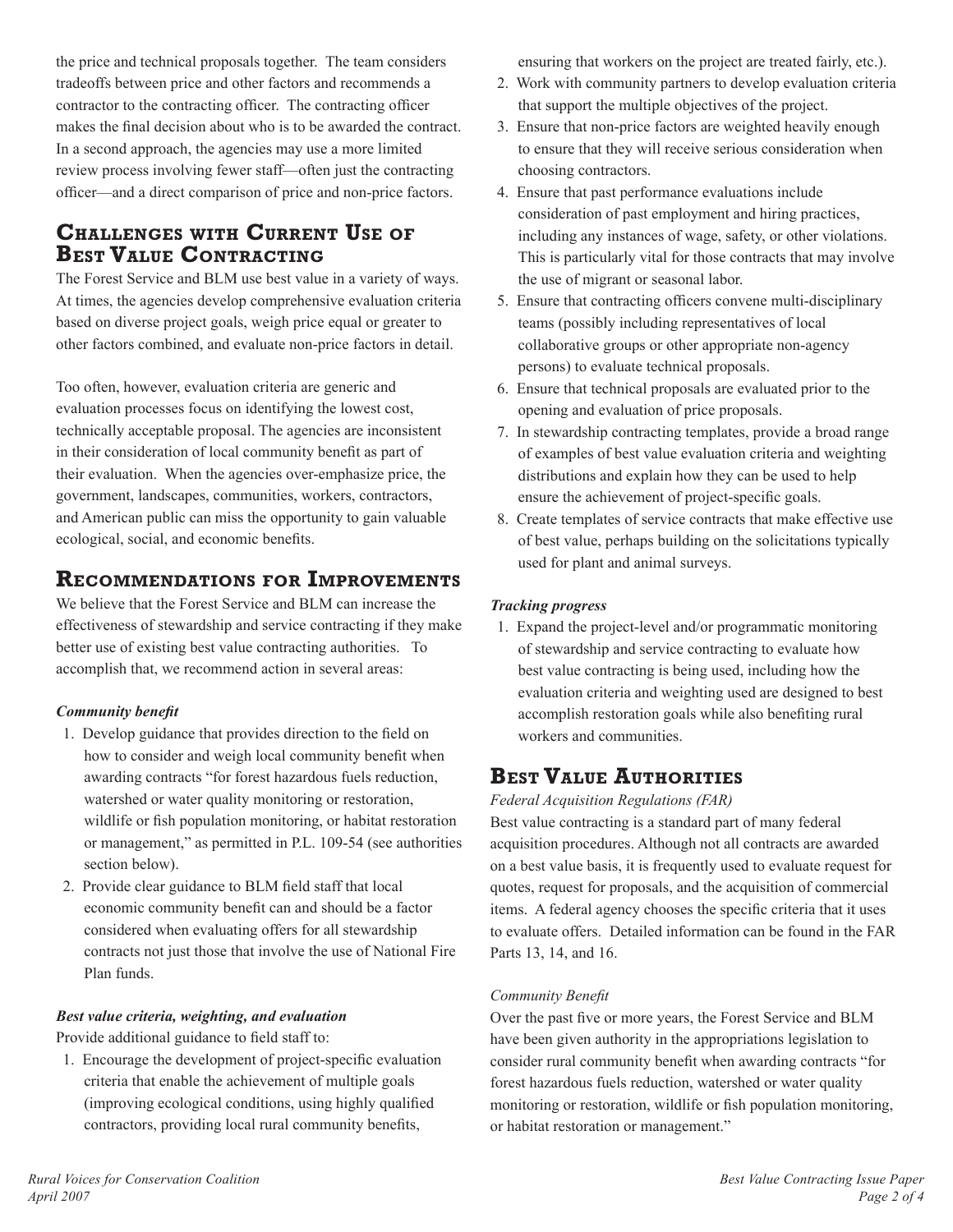Public Law 109-54, Sec 420 (FY2006 Interior Appropriations; identical language for FY 2007 passed via continuing resolution).

*Sec. 420. In awarding a Federal contract with funds made available by this Act, notwithstanding Federal Government procurement and contracting laws, the Secretary of Agriculture and the Secretary of the Interior (the ``Secretaries'') may, in evaluating bids and proposals, give consideration to local contractors who are from, and who provide employment and training for, dislocated and displaced workers in an economically disadvantaged rural community, including those historically timberdependent areas that have been affected by reduced timber harvesting on Federal lands and other forest-dependent rural communities isolated from significant alternative employment opportunities: Provided, That notwithstanding Federal Government procurement and contracting laws the Secretaries may award contracts, grants or cooperative agreements to local non-profit entities, Youth Conservation Corps or related partnerships with State, local or nonprofit youth groups, or small or micro-business or disadvantaged business: Provided further, That the contract, grant, or cooperative agreement is for forest hazardous fuels reduction, watershed or water quality monitoring or restoration, wildlife or fish population monitoring, or habitat restoration or management: Provided further, That the terms ``rural community'' and ``economically disadvantaged'' shall have the same meanings as in section 2374 of Public Law 101- 624: Provided further, That the Secretaries shall develop guidance to implement this section: Provided further, That nothing in this section shall be construed as relieving the Secretaries of any duty under applicable procurement laws, except as provided in this section.*

### *Stewardship Contracting*

The law authorizing stewardship contracting requires that all contracts be awarded on a best value basis (P.L. 108-7, Sec 323, 16 U.S.C. 2104 Note). Because one purpose of the law is to meet rural community needs, the Forest Service has interpreted the law to permit the consideration of local community benefit in the evaluation of stewardship contract offers.